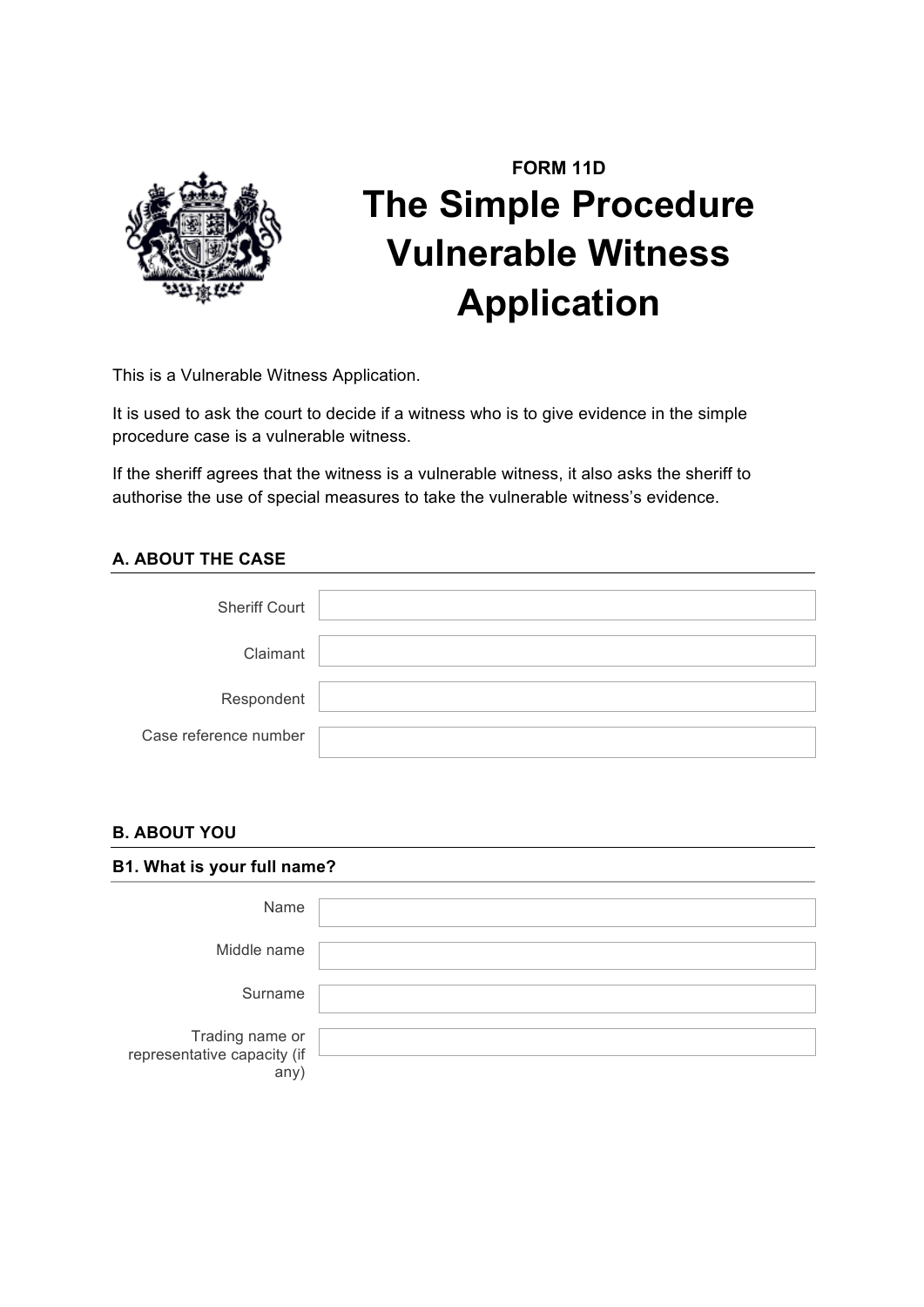#### **B2. What is your role in this case?**

Claimant

Respondent

## **C. THE APPLICATION**

#### **C1. What is the full name of the witness?**

| Name        |  |
|-------------|--|
| Middle name |  |
| Surname     |  |

#### **C2. Why do you think that the witness is a vulnerable witness?**

- ! You should set out the reasons why you think the witness is a vulnerable witness.
- ! The matters that the court must take into account in deciding whether the witness is a vulnerable witness are set out in section 11(2) of the Vulnerable Witnesses (Scotland) Act 2004.

#### **C3. When was this Application sent to the court?**

! Set out the date on which the Application was sent to the court (i.e. the date on which the email was sent, or the date on which the notice was posted).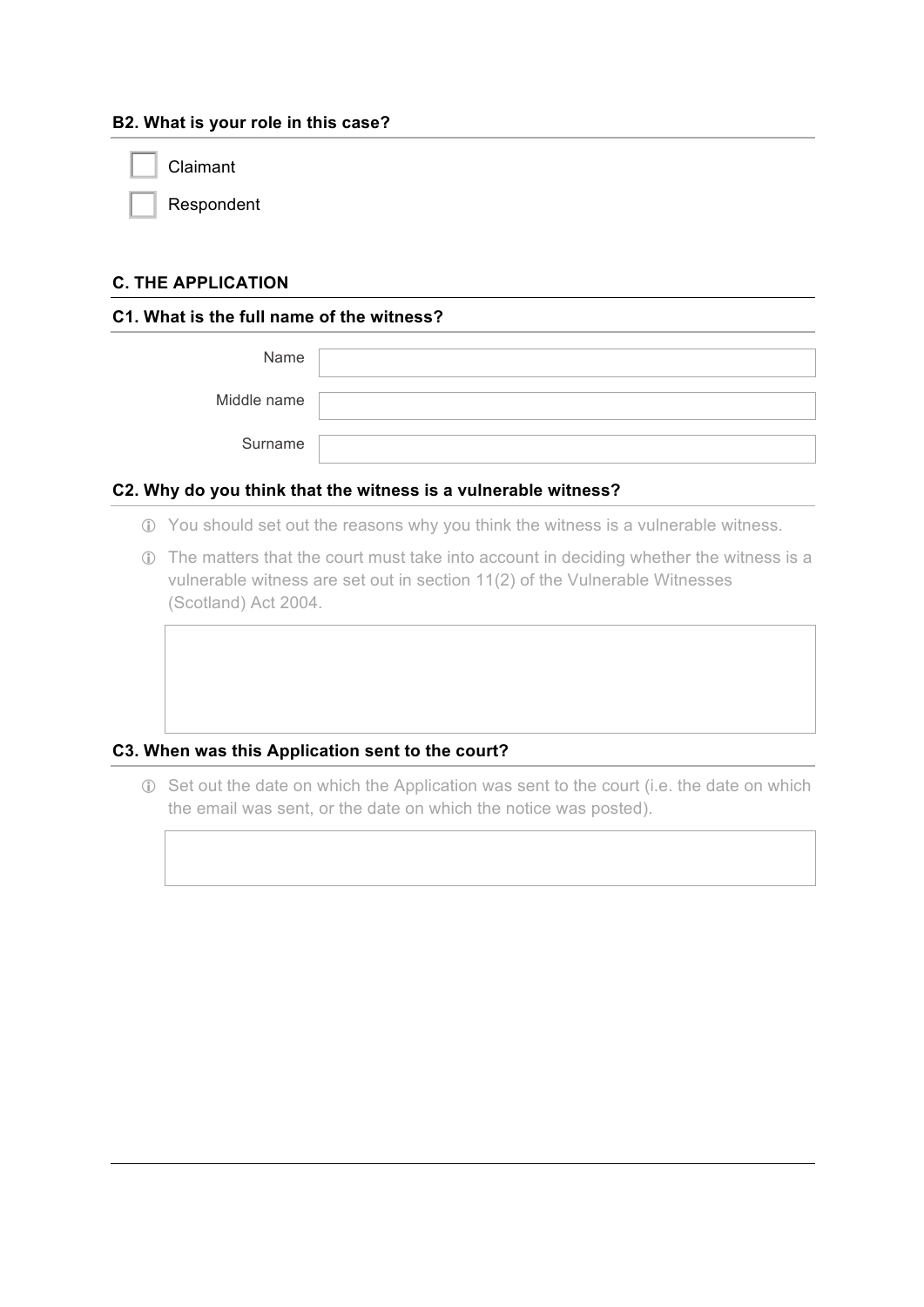#### **D. THE SPECIAL MEASURES**

! The special measures that the court may make are listed in rule 11.6 of the Simple Procedure Rules.

### **D1. What special measures would be most appropriate for taking the evidence of the witness?**

| allowing the witness to give evidence by live television link             |
|---------------------------------------------------------------------------|
| allowing the witness to use a screen while giving evidence                |
|                                                                           |
| allowing the witness to be supported by someone while giving evidence     |
| D2. Why do you think the special measures you have selected would be most |
|                                                                           |

# **appropriate for taking the evidence of the witness?**

#### **E. VIEWS OF THE WITNESS**

! In completing this Application, you must take into account the views of the witness.

#### **E1. Has the witness expressed a view about how they should give evidence?**

| ٩ |
|---|
|---|

! If the answer is 'yes', complete E3.

o No

! If the answer is 'no', complete E2.

#### **E2. Why has the witness not expressed a view about how they should give evidence?**

! Set out why no view has been expressed. For example, the witness may not wish to do so.